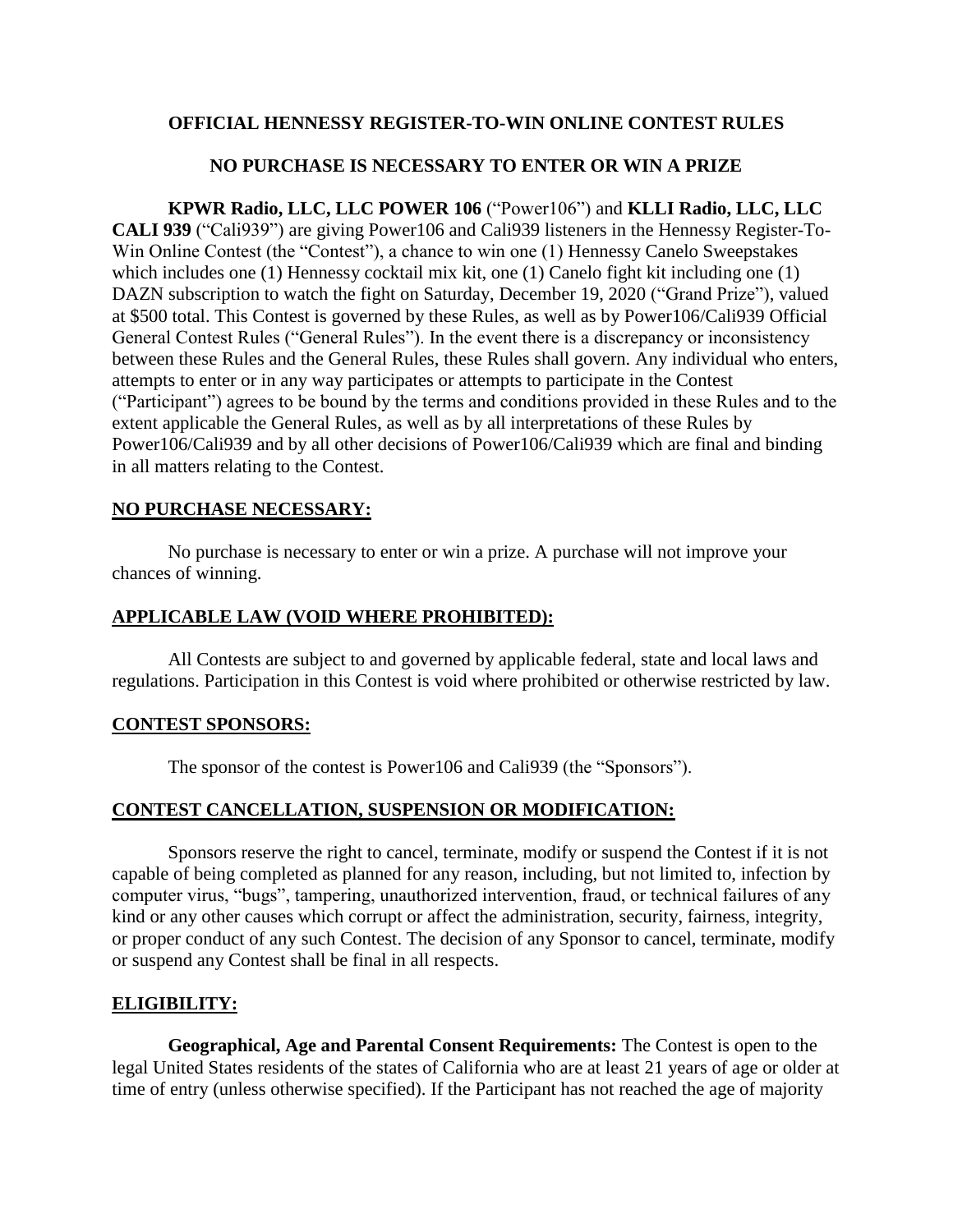in the jurisdiction in which the Participant resides, they must obtain permission from their parent or legal guardian prior to entering the Contest. Sponsors reserve the right to refuse to award a prize to or on behalf of a minor.

**Contest Entity and Immediate Family Member Ineligibility:** The officers, directors, employees, contractors, and agents of Power106/935KDAY/Cali939, Power106/Cali939 Communications Corporation, Power106/Cali939 Operating Company, any other Sponsor(s) and any entity involved in the sponsorship, development, production, implementation and distribution of any Contest as well as their respective parents, affiliates, divisions, subsidiaries and successor companies (collectively the "Contest Entities"), and their immediate family members (and those living in the same household, whether or not related), are prohibited from participating in any Contest and do not qualify as Participants. "Immediate family members" shall include spouses, siblings, parents, children, grandparents, and grandchildren, whether as "in-laws", or by current or past marriage, remarriage, adoption, co-habitation or other familial extension.

**Past Prize Winners:** Participants who have won any Power106 or Cali939 Contest in the last thirty (30) days or who have won prizes valued over \$600 in the last twelve (12) months are ineligible.

**Employer Restrictions:** Participant is solely responsible for reviewing and understanding Participant's employer's policies regarding Participant's eligibility to participate in contests. Participant may be disqualified from entering into this Contest or receiving prizes if Participant is participating in this Contest in violation of their employer's policies.

#### **HOW TO ENTER:**

The Contest begins on December 11, 2020 at 6:00am PDT and ends on December 16, 2020 at 11:59pm PDT (the "Entry Period"). During the Entry Period, eligible Participants will be required to register at either [www.power106.com/hennessy,](http://www.power106.com/hennessy) or [www.Cali939.com/hennessy](http://www.cali939.com/hennessy) and fully complete the registration form, or participants can mail in an entry with participants full name, home address, contact phone number and date of birth to POWER 106 / CALI 939, Attn: Hennessy Register to Win Contest at 2600 W. Olive Ave, Suite 800, Burbank, CA 91505 All entries to win the Hennessy Canelo Sweepstakes Grand Prize must be received no later than December 16, 2020 by 11:59pm PST.

One confirmed grand prize winner for will be randomly chosen from all entries and be awarded with one (1) Hennessy Canelo Sweepstakes Grand Prize. **Grand prize cannot be redeemed for cash.** No transfer, assignment or substitution of a prize is permitted, except Sponsors reserve the right to substitute a prize for an item of equal or greater value in the event an advertised prize is unavailable. Any difference between the actual value and the approximate retail value of any prize will not be awarded. No substitution or cash equivalent will be made.

**Entries Are the Sole and Exclusive Property of Sponsors:** All Contest entries and/or related submissions become the sole and exclusive property of the Sponsors upon transmission. Contest entries will not be returned and may be used by any Contest Entity for any purpose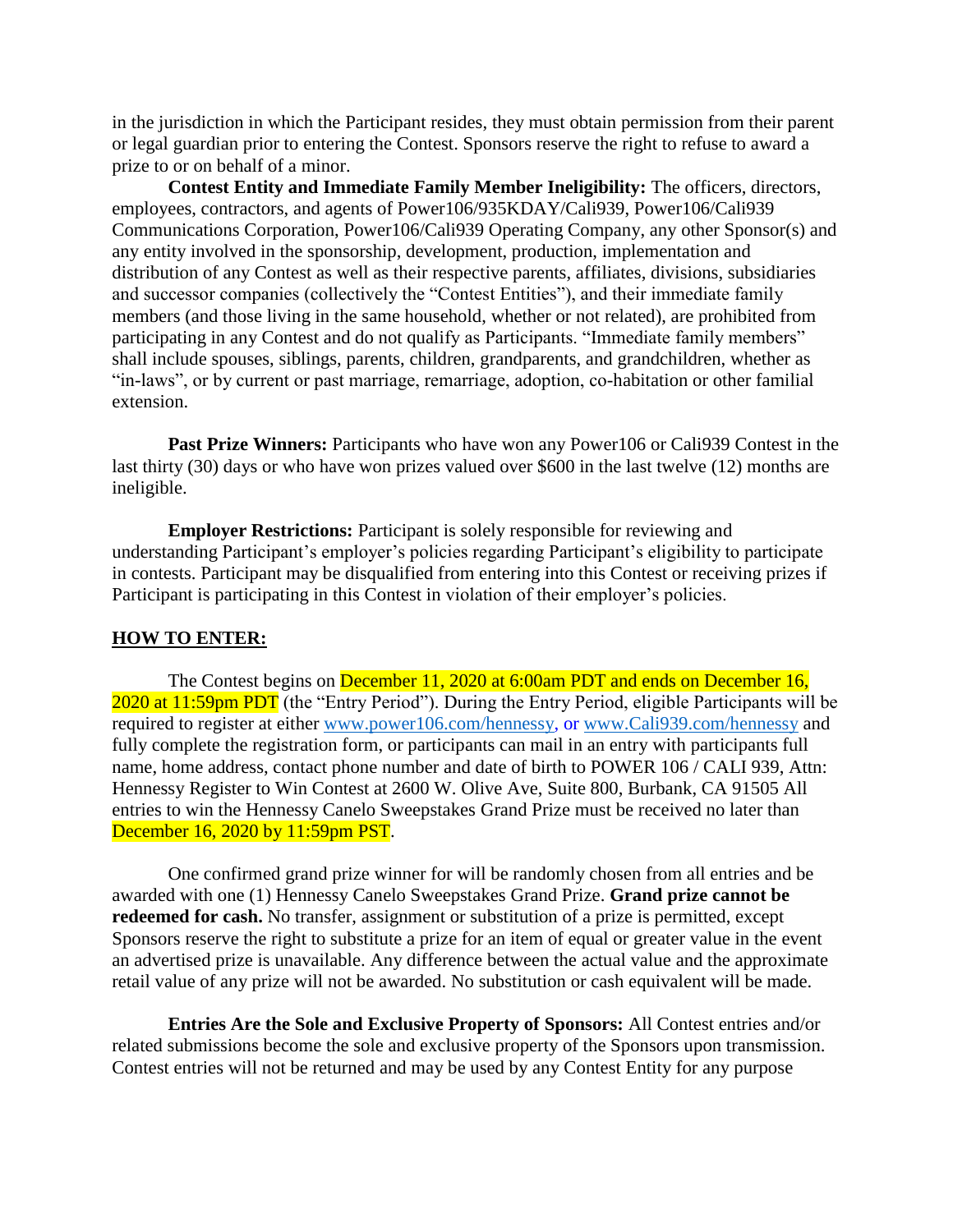whatsoever related to any Contest, without additional compensation to the participant or any other individual or entity.

**Disclaimer of Responsibility for Entries:** Sponsors are not responsible for problems with Contest entries, including but not limited to, entries which are lost, late, misdirected, damaged, incomplete, illegible, or cannot be completed due to electronic or technical difficulties, even if the problem is the result of the sole or partial negligence of Sponsors.

**False Fraudulent or Deceptive Entries or Acts:** Participants who, in the view of Sponsors, provide false, fraudulent or deceptive entries or who engage in false, fraudulent or deceptive acts in connection with the Contest will be disqualified and subject to criminal prosecution.

# **PARTICIPATION PROBLEM DISCLAIMER:**

Even if alleged to be caused by the sole or partial negligence of the Sponsors, the Sponsors are not responsible for any problems which affect or result from participation or attempted participation in the Contest. This includes but, is not limited to, the following problems:

- 1. Incorrect, incomplete or inaccurate entry information;
- 2. Human errors;
- 3. Failures, omissions, interruptions, deletions or defects of any wireless network,
- 1. telephone network, internet service, computer systems, servers, utility providers, or software;
- 4. Inability to send a text-message;
- 5. Identity theft;
- 6. Tampering, destruction or unauthorized access to, or alteration of, entries or
- 2. computer data;
- 7. Network hackers or other unauthorized access to Sponsors' computer network;
- 8. Data that is processed late or incorrectly or is incomplete or lost due to wireless
- 3. network, telephone network, computer or electronic malfunction or traffic congestion on wireless
- 4. or telephone networks;
- 9. Printing errors;
- 10. Equipment malfunctions; and
- 11. Late, misdirected, lost, misplaced, illegible, mutilated or postage-due entries.

#### **PRIZES:**

One (1) confirmed randomly chosen winner from all entries will be awarded with one (1) Hennessy Canelo Sweepstakes Grand Prize (**Retail value: \$500.00). Grand prize cannot be redeemed for cash.** No transfer, assignment or substitution of a prize is permitted, except Sponsors reserve the right to substitute a prize for an item of equal or greater value in the event an advertised prize is unavailable. Any difference between the actual value and the approximate retail value of any prize will not be awarded. No substitution or cash equivalent will be made.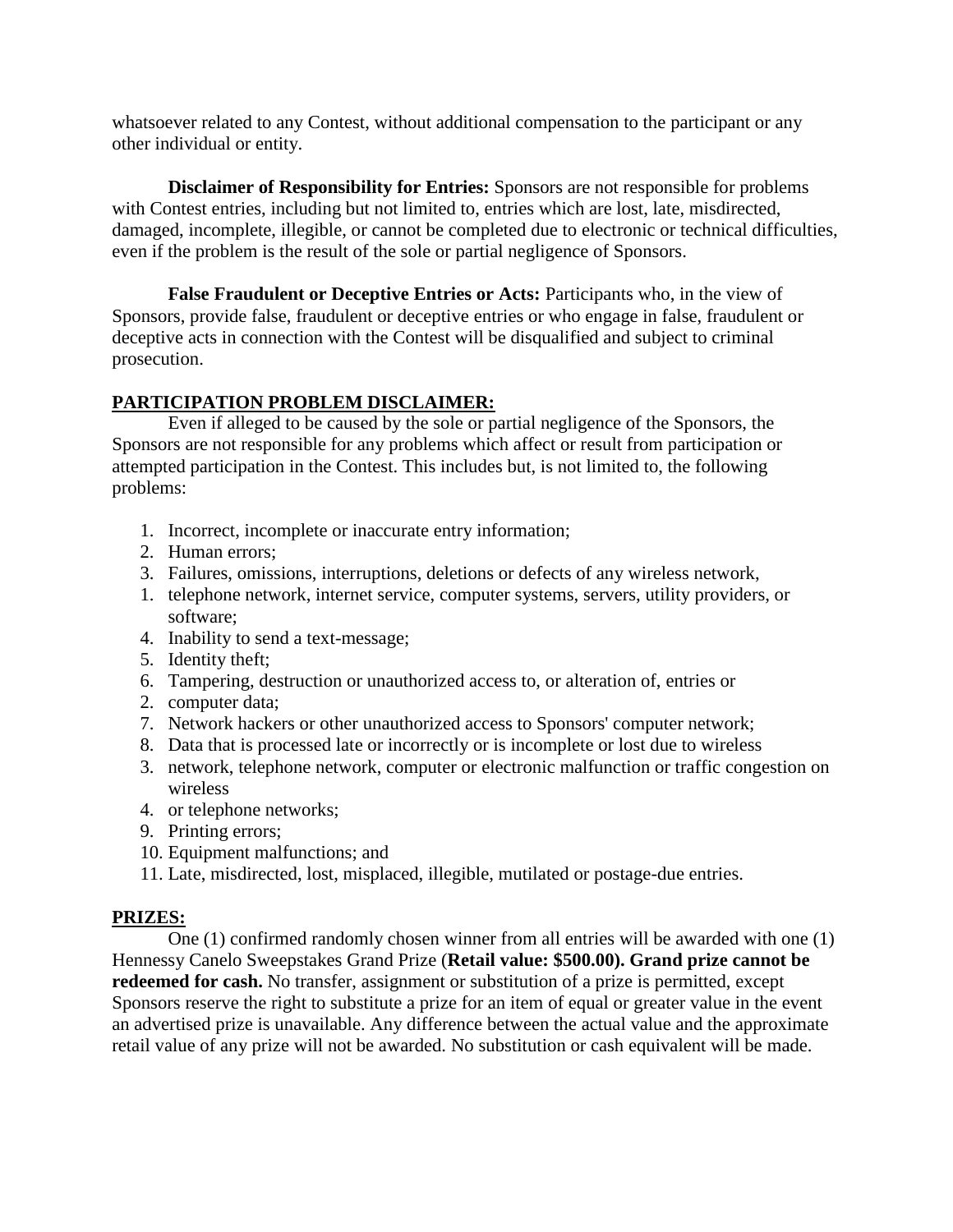Sponsors are not responsible for cancellations or delays in travel accommodations and has no obligation to reimburse, refund or otherwise substitute any tickets awarded as a part of a travel prize due to such cancellations or delays.

Sponsors are not responsible for any cancellation or rescheduling of the performance for any reason and has no obligation to reimburse, refund or otherwise substitute the tickets for another prize should the performance not be rescheduled or vouchers not issued.

# **TAXES:**

The Participant prize-winner is solely responsible for determining and paying all federal, state and local taxes (including any sales taxes). Any person winning over \$600 in prizes during any one year period will receive an IRS Form 1099 at the end of the calendar year, and a copy of such form will be filed with the IRS.

#### **ODDS OF WINNING:**

The odds of winning will depend on the number of eligible entries received.

## **WINNER SELECTION:**

POWER 106 / CALI 939 will randomly choose and announce one (1) winner on December 17, 2020 at 10:01am PDT winner from all registered entries for the one (1) Hennessy Canelo Sweepstakes Grand Prize. Winner(s) will be contacted by Sponsors by phone call or email within 24-48 hours of being randomly chosen.

# **HOW TO CLAIM A PRIZE:**

**Claiming the Prize:** The Participant prize-winner must pick up their prize at Power106/Cali 939 business office located at 2600 W. Olive Ave, Suite 800, Burbank, CA, 91505. Winner will be contacted directly with instructions on how to claim the prize. The Sponsors have the right in their sole discretion to mail the prize to the winner. Where this occurs, the winner will initially be sent the required releases and prize claim forms along with a return, pre-paid overnight delivery air bill. Failure by the winner to return completed forms within five (5) business days of receipt of the forms may lead to forfeiture of the prize. Additionally, in the event the prize is mailed to the winner, the winner assumes the risk of the prize's safe and timely arrival.

**Prerequisites to Prize Award:** Prior to being awarded a prize, winners are required to provide: (1) a valid government-issued photo identification depicting proof of age and (2) a valid taxpayer identification number or social security number. The social security number will be used for tax-reporting purposes. Sponsors reserve the right to deny awarding the prize if the winner fails to provide satisfactory identification, as determined in the Sponsors' sole discretion.

Winner(s) are required to execute an Affidavit of Eligibility, Release of Liability, Indemnification and Publicity Release Agreement and a completed IRS W-9 before any prize is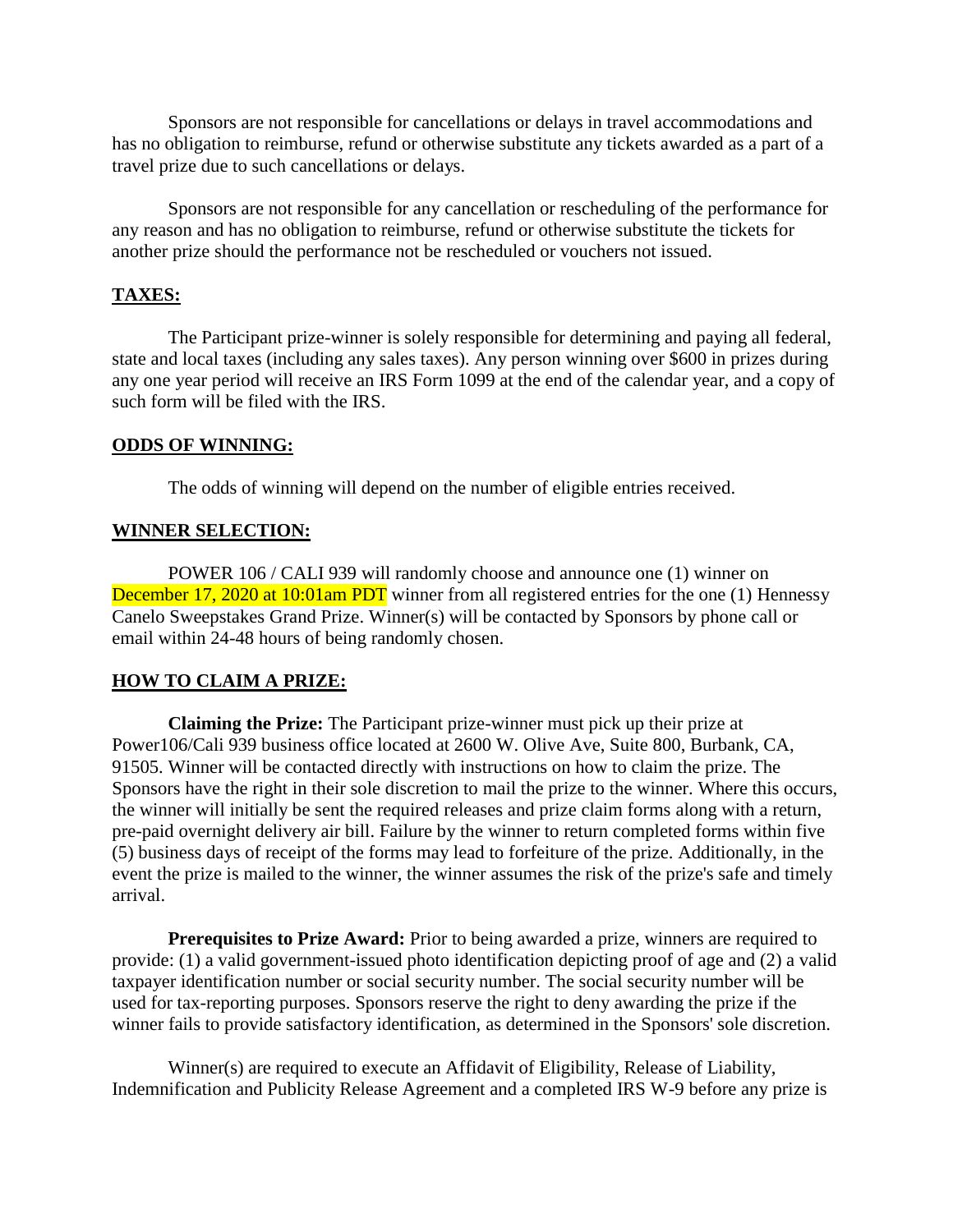awarded. "Winner's travel partner(s) must be at least 21 years of age and are required to execute an Affidavit of Eligibility, Release of Liability, Indemnification and Publicity Release Agreement prior to receiving the companion travel ticket. By entering the Contest, Participant agrees to execute these documents if selected as a winner. Except where prohibited by law, failure to execute any of these documents or comply with any of these terms will result in forfeiture of the prize.

**Prize Forfeiture:** Any winner who fails to pick up the prize within thirty (30) days from the date of winning for any reason and fails to obtain an extension from Power106/Cali939, will forfeit the prize. Power106/Cali939 reserves the right, in its sole discretion, to award unclaimed prizes to alternate contestants or not to award the unclaimed prizes.

**Additional Costs:** Any costs relating to the prizes are the sole responsibility of the winner.

# **WARRANTIES AND REPRESENTATIONS** :

By entering and participating in the Contest, and in consideration thereof, each Participant individually warrants and represents to Sponsors that they: (i) meet the residency and age requirements at the time of entry; (ii) will be bound by these Rules and the General Rules, and by all applicable laws and regulations, and the decisions of the Sponsors; and (iii) waive any rights to claim ambiguity with respect to these Rules and the General Rules.

# **RELEASE OF LIABILITY AND INDEMNIFICATION:**

As consideration for entering the Contest, all Participants agree to **RELEASE, DISCHARGE AND COVENANT NOT TO SUE** Power106/Cali939, Power106/Cali939 Communications Corporation, Power106/Cali939 Operating Company, the other Contest Entities (as described above) and each of their respective direct and indirect affiliates, divisions, parent and subsidiary companies, officers, employees, disc-jockeys, on-air personalities, shareholders, representatives, managers, members, directors, owners, agents, insurers, attorneys, predecessors, successors, and assigns thereof (collectively, the "Released Parties"), from and against all claims, damages, charges, injuries, losses, proceedings, suits, actions (including but not limited to tort actions, product liability actions, wrongful death actions, warranty actions, breach of contract actions, privacy and defamation actions, misappropriation of likeness actions, identity theft, loss of consortium claims), expenses and attorney fees that they or anyone on their behalf (including but not limited to their heirs, representatives or next of kin) have or might have for any death, injury, damage or claimed injury or damage arising out of, involving or relating to their participation in the Contest, including, but not limited to, any claim that the act or omission complained of was **caused in whole or in part by the strict liability or negligence in any form of the Released Parties**.

Additionally, as consideration for entering the Contest, all Participants agree to **INDEMNIFY, HOLD HARMLESS, AND DEFEND** the Released Parties in any action or proceeding from and against all claims, damages, charges, injuries, losses, proceedings, suits, actions (including but not limited to tort actions, product liability actions, wrongful death actions, warranty actions,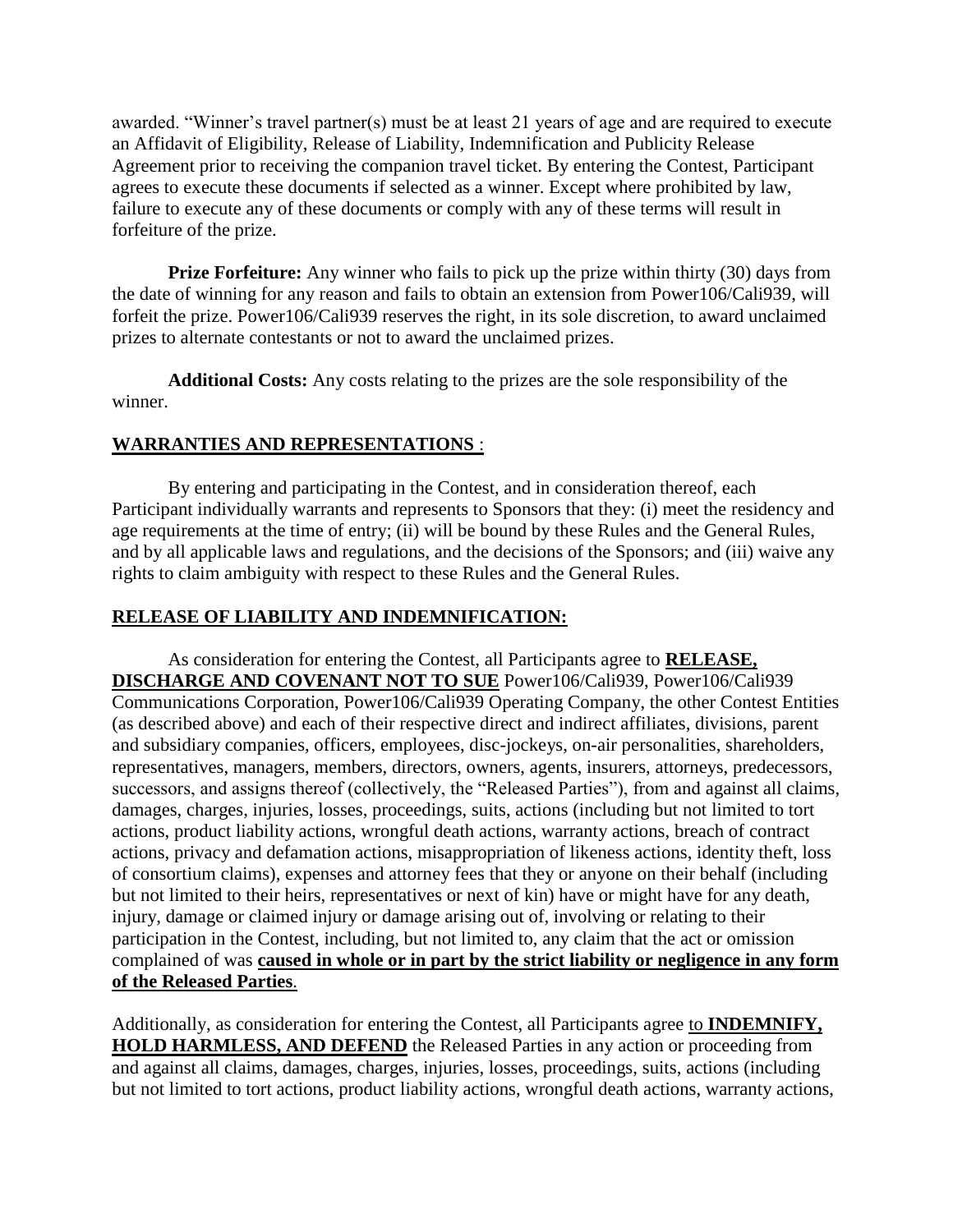breach of contract actions, privacy and defamation actions, misappropriation of likeness actions, identity theft, loss of consortium claims), expenses and attorney fees that they or anyone on their behalf (including but not limited to their heirs, representatives or next of kin) have or might have for any death, injury, damage or claimed injury or damage arising out of, involving or relating to their participation in the Contest or for their failure to comply with the terms of the above release provision. This agreement to indemnify, hold harmless and defend applies even if the act or omission complained of was allegedly **caused in whole or in part by the strict liability or negligence in any form of the Released Parties**.

**Furthermore, Participant expressly waives and relinquishes all rights and benefits afforded by Section 1542 of the Civil Code of the State of California, and does so understanding and acknowledging the significance and consequence of such specific waiver of Section 1542. Section 1542 of the Civil Code of the State of California states:**

**"A general release does not extend to claims which the creditor does not know or suspect to exist in his favor at the time of executing the release, which if known by him must have materially affected his settlement with the debtor."**

**Thus, notwithstanding the provisions of Section 1542, and for the purpose of implementing a full and complete release and discharge of the Released Parties, Participant expressly acknowledges that this release is intended to include, in its effect, without limitation, all claims which Participant does not know or suspect to exist in Participant's favor at the time of execution hereof, and that this release contemplates the extinguishment of any such claim or claims. Participant acknowledges and agrees that this general release is specifically intended to be as broad and comprehensive as permitted by California law.**

#### **PUBLICITY RELEASE:**

Unless prohibited by applicable law, Participant authorizes and irrevocably grants to Power106/Cali939 and the other Released Parties (as defined above) permission to, from time to time, reference and discuss Participant and their participation in the Contest on-air and/or on their website(s) in photographs, video recordings, digital images, audio recordings, as well as in publications, newsletters, news releases, other printed materials, and in materials made available on the Internet or in other media now known or hereafter developed for any purpose Power106/Cali939 and/or the Released Parties deem proper. Such reference and discussion may involve Participant's name and voice, and other personal/biographical material or their participation on-air.

#### **DISQUALIFICATION:**

All participants agree to be bound by these Rules. Non-compliance with any of these Rules will result in disqualification and all privileges as a Participant will be immediately terminated. Sponsors, in their sole discretion, further reserve the right to disqualify any person for: (i) tampering with the entry process or the operation of the Contest; (ii) gaining an unfair advantage in participating in the Contest; (iii) obtaining winner status using false, fraudulent or